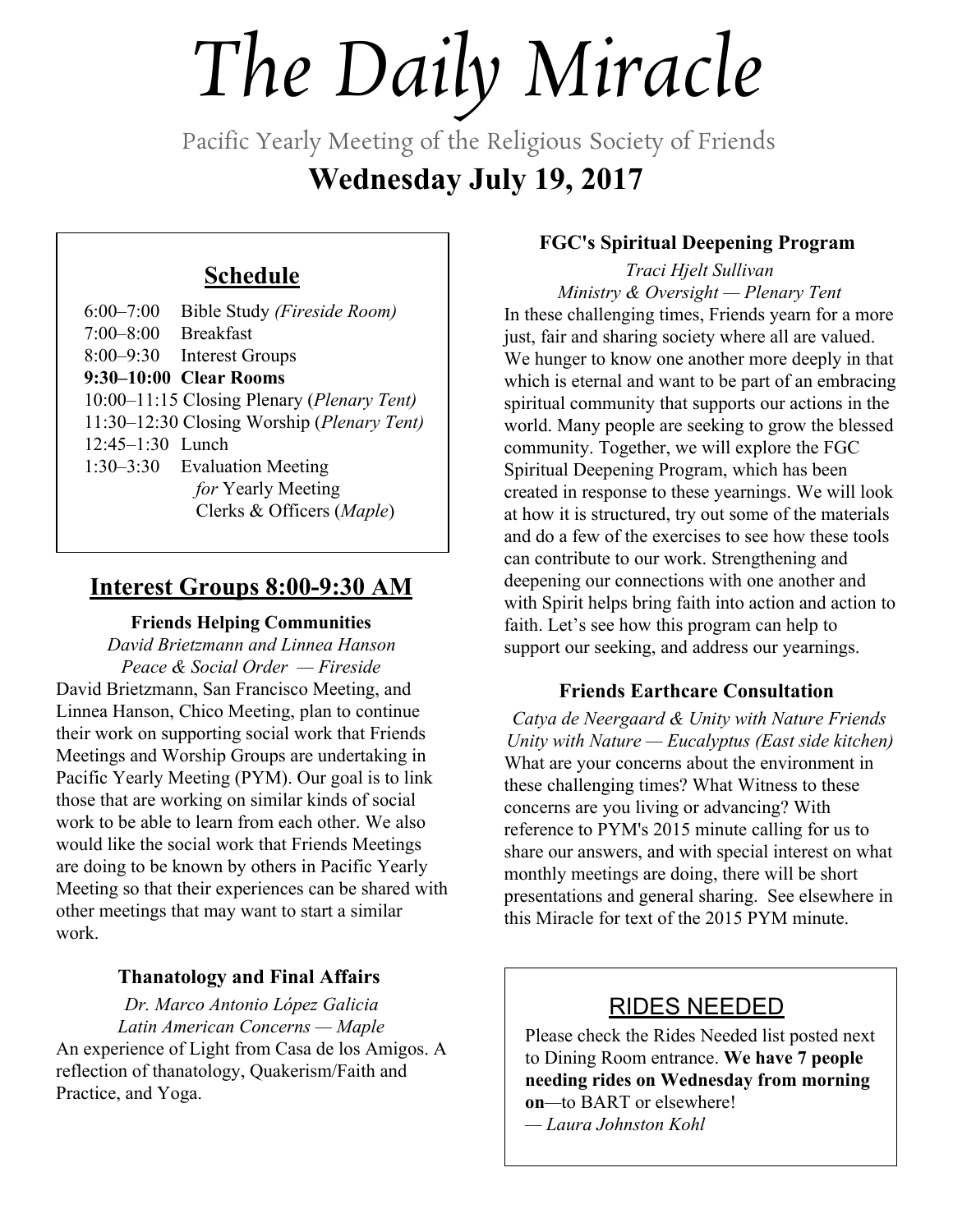# **Wednesday Happenings**

#### **Help Needed Wednesday Morning!**

Peni and Julia Bazar need 2 healthy bodies on Wednesday morning to help pack up and load sleeping gear, bags, and medical stuff into their van, which is parked outside. Time negotiable, but we have to be out by 10:00 am. *— Thanks. Peni Hall*

#### **Reimbursement**

If you're eligible to be reimbursed for your travel to and from this Annual Session, but you haven't yet signed in on the clipboard at the back of the plenary tent, WAKE UP! **The clipboard will be removed at noon Wednesday.**

#### **Officers & Committee Clerks Evaluations**

If you are a PYM Officer or Clerk of a Committee, please come to the Officers' and Committee Clerks' Evaluation Session on **Wednesday from 1:30 to 3 PM in Maple**. While your travel arrangements may prevent you from attending, this is an opportunity to collect thoughts and reflections on the Annual Session while they are still fresh in our minds. This is not a personal reflection of your experience, but a time to speak out of your committee or officer role. Co-Clerks are asked to collaborate on their committee's response and identify one person to provide their committee's input. Clerks may designate a committee member to bring their input. We will all be anxious to get on the road, so please come on time and prepared.

We will respond to the following queries:

- What helped center our gathering in the Presence? What hindered it?
- What worked well this AS?
- What can we do to improve the work of the Coordinating Teams?
- What do you see as the work needing to be done?

*— Sharon Gates, Assistant to the Clerk*

#### **Unity with Nature**

The Liaison with Unity with Nature Contact List is to the LEFT of the dining hall doors. We still need your help in confirming of who the liaison is from several meetings. Plus add you name if you would like to receive occasional mailings from Unity with Nature Committee. *— Catya de Neergaard*

#### **Environmental and Earthcare Consultation**

Invitation to Wednesday 8 AM interest group in Eucalyptus on "Environmental and Earthcare Consultation," presented by Unity with Nature **Committee** 

 At our annual session 2015, PYM made a Minute of Accountability 2015 for reducing use of and divested from fossil fuels. It reads:

"*We hold a deep concern for over*-*reliance and investment in fossil fuels. We ask monthly meetings and individuals to engage in discernment on how to reduce their dependence and investment in fossil fuels. Meetings and individuals are asked to share their efforts with the greater community.*" (Minute 2015-5)

How are we living our minute on fossil fuel reduction and divestment?

#### **Correction**

Sarah Rose House-Lightner's email address was printed with a typo in previous editions of the Daily Miracle this week. Friend Sarah Rose's correct email address is

[sarahrosehouse@hotmail.com](mailto:sarahrosehouse@hotmail.com).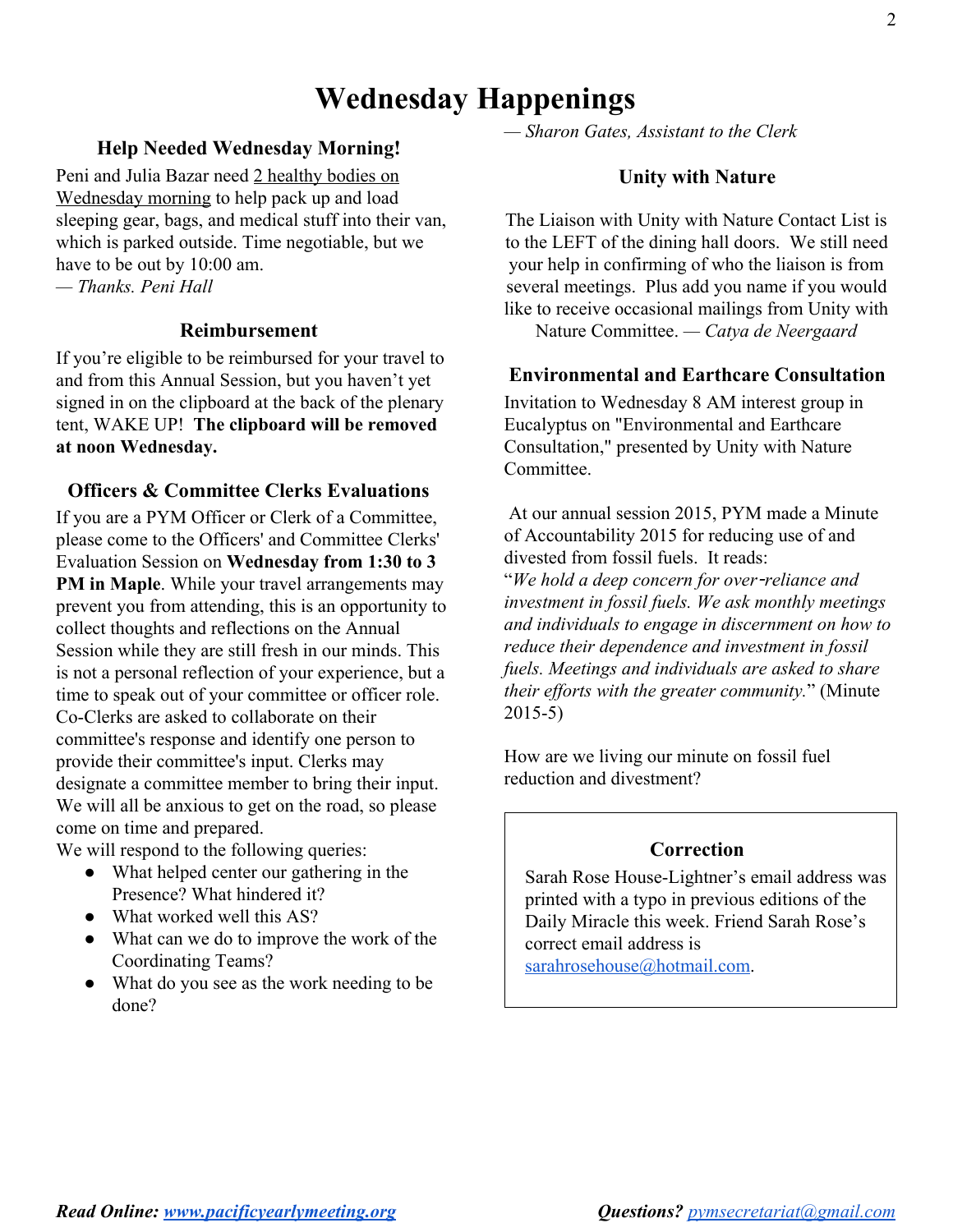#### **Annual Session Evaluations**

The online Annual Session evaluation form is live and **will be available until Sunday, August 6** on [www.pacificyearlymeeting.org](http://www.pacificyearlymeeting.org/) under "Announcements and Quick Links." Paper surveys

are available on the Clerk's table in the Plenary Tent. Paper evaluation forms will be entered into the online survey by the Assistant to the Clerk in order to capture feedback for analysis. Please use the online survey if you are able to save us this task.

#### **Message Board**

The message board on the end wall of the dining hall facing the Tent is a place to leave a note for someone at the Annual Session.

#### **Golf Cart**

If you need assistance in getting from one location to another on the site, you may sign up at the Information Tent for a ride in the golf cart.

#### **Thank You**

Friends, I am overwhelmed with gratitude for the many of you who have stepped forward to connect with Aurora, assist with her care, and facilitate her participation in activities at PYM thus making it possible for me, too, to participate. She and I have both grown spiritually so much this week because of your generosity of spirit. We have felt welcomed, supported, included: truly part of this community. We look forward to deepening our connection with you at future meetings large and small!

*— Katherine MacKinnon*

#### **Hold in the Light**

Please hold Carolyn Wardship in the Light. She is in the hospital with pneumonia, expected to recover. *— Jen Mahal*

#### **Request for Light**

Please remember Joann Taylor of Santa Monica Meeting and hold her in the Light. *— Mike Paul Michaels*

#### **Working Class and Poor Friends**

Dear Working Class and Poor Friends, Would you like to form an affinity group at future gatherings? To stay or get in contact in between gatherings? I invite you to email me and introduce yourself: [mnfischer@mail.csuchico.edu](mailto:mnfischer@mail.csuchico.edu) *— Meagan Fischer*



*Bitsy and Harriet at Meeting for Memorials — Photo J. Carr*

# **Friends in the Wider World**

#### **Ben Pink Dandelion to Give Keynote at SCQM Fall Fellowship**

We are delighted to announce that Quaker author and theologian Ben Pink Dandelion will be the keynote speaker at Southern California Quarterly Meeting Fall Fellowship, November 4th and 5th, 2017 at Temescal Canyon Retreat and Conference Center in Pacific Palisades, CA. He will be accompanied by his elder Deborah Shaw. All are welcome to join us. Please save the date and check the SCQM website closer to the date for registration details. We invite individual Friends and monthly meetings and worship groups to get to know Ben Pink Dandelion's work in advance of his visit. If you have any questions, or would like an electronic copy of a selected bibliography of his work, **please email sarahrosehouse@hotmail.com**.

*— In Peace, Sarah Rose House-Lightner, SCQM Presiding Clerk*

#### **Guatemala Friends Work Tour**

Mayan students in Guatemala need your help. They are trying to break out of the cycle of poverty and improve conditions in their home communities by gaining a college education. You can help by volunteering for The Teaching English Experience,